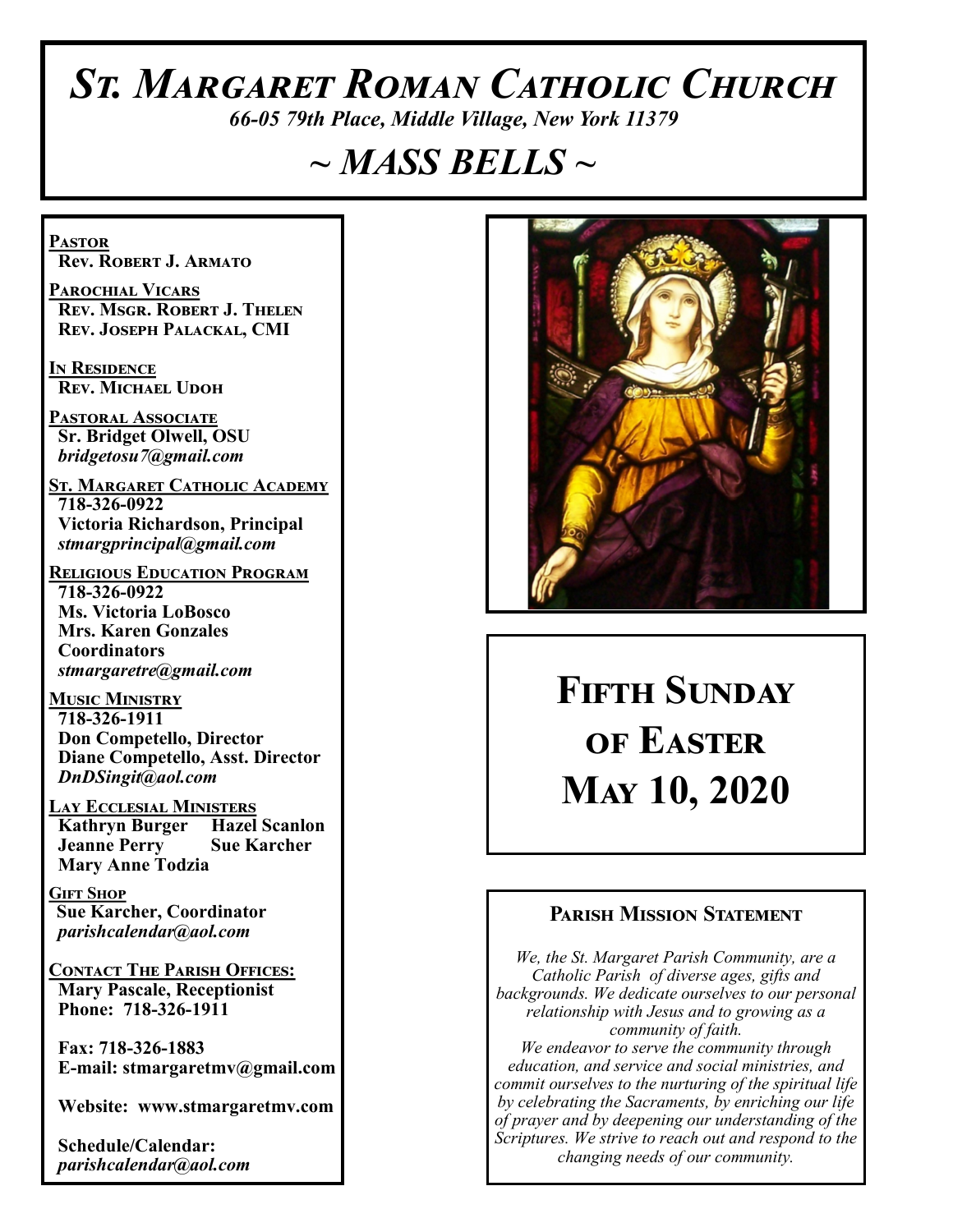### *MASSES FOR THE WEEK*

| SUN.                                           | <b>MAY 10 - FIFTH SUNDAY OF EASTER/</b><br><b>MOTHER'S DAY</b>                                                                                                                                                                                                                                                                                                                                    |
|------------------------------------------------|---------------------------------------------------------------------------------------------------------------------------------------------------------------------------------------------------------------------------------------------------------------------------------------------------------------------------------------------------------------------------------------------------|
| 7:30<br>9:00<br>10:30<br><b>NOON</b><br>5:00PM | <b>Anna Nick and Stalzer Families</b><br>In honore per la Madonna di Fatima e<br>DiBenedetto e Baretta e famiglie/<br>Francesca, Giuseppe, e Salvatore<br>Casabianca/Daniele Bussa/Rosario,<br>Rosaria e Nunzio Taormina/Geraldine<br>Ciaccio/Philip, Leonardo e Maria Curatolo<br><b>Mothers Day Triduum</b><br>Margaret M. Forte<br>Fire Lt. Kevin J. & William Pfeifer<br>People of the Parish |
|                                                |                                                                                                                                                                                                                                                                                                                                                                                                   |
| MON.<br>7:00<br>9:00                           | <b>MAY 11 - EASTER WEEKDAY</b><br>William T. & Carolyn Collins & Family<br>Mother's Day Triduum                                                                                                                                                                                                                                                                                                   |
| TUE.                                           | <b>MAY 12 - STS. NEREUS, ACHILLEUS,</b>                                                                                                                                                                                                                                                                                                                                                           |
| 7:00<br>9:00                                   | <b>AND PANCRAS</b><br>Mother's Day Triduum<br><b>Robert and Marion Hartmann</b>                                                                                                                                                                                                                                                                                                                   |
| WED.<br>7:00<br>9:00                           | <b>MAY 13 - OUR LADY OF FATIMA</b><br>Ida Lento, Maria Falsetta<br>Paulina Kania                                                                                                                                                                                                                                                                                                                  |
| THU.<br>7:00<br>9:00                           | <b>MAY 14 - ST. MATTHIAS</b><br>Corona virus victims<br><b>Robert Bender</b>                                                                                                                                                                                                                                                                                                                      |
| FRI.<br>7:00<br>9:00                           | <b>MAY 15 - ST. ISIDORE</b><br>Corona virus victims<br>Intention of Dominick Orsano (BIRTH)                                                                                                                                                                                                                                                                                                       |
| SAT.<br>9:00<br>5:00PM                         | <b>MAY 16 - EASTER WEEKDAY</b><br><b>Collective: William Schoppner</b><br>People of the Parish                                                                                                                                                                                                                                                                                                    |
| SUN.<br>7:30<br>9:00                           | <b>MAY 17 - SIXTH SUNDAY OF EASTER/</b><br>Margaret Roemmelt<br>Maria Santissima dell udienza/Salvatore e<br>Anna Armato/Giorgio e Concetta Giudice/<br>Antonino Cicio/Gaspare LaManno/Gaspare<br>Tamburello/Filippo Verde/Geraldine Ciaccio/                                                                                                                                                     |
| 10:30<br>NOON<br>5:00PM                        | Judith Conte (ANNI)<br>People of the Parish<br>Augusta Mundy (ANNI)                                                                                                                                                                                                                                                                                                                               |

*ALL SCHEDULED MASS INTENTIONS WILL BE HONORED AND CELEBRATED PRIVATELY, BY THE PRIESTS OF THE PARISH*

# **PARISH INFORMATION**

# **The Rectory Office IS CLOSED UNT FURTHER NOTICE**

**CONFESSIONS** - Saturday, 4-4:45 pm or by appointment with a priest. **SUSPENDED**

**NOVENA** to Our Lady of the Miraculous Medal Mondays after the 9am Mass. **SUSPENDED**

**THE ROSARY AND DIVINE MERCY** devotion are prayed every morning in the church at 8:30am. **SUSPENDED**

**BAPTISMS** take place on the 1st and 3rd Sundays of the month. Please call the rectory for an appointment and to register your child. **SUSPENDED**

**WEDDINGS MUST** be scheduled at least six months in advance by appointment with a priest or a deacon. Please call the rectory office. For marriage preparation information visit www.pre-cana.org.

**THE ENGLISH CHOIR** rehearses on Tuesday, at 7 pm in the Church. Tenors and baritones needed! **SUSPENDED**

**IL CORO ITALIANO** prattica ogni Domenica prima della Messa Italiana. **SUSPENDED**

**THE YOUTH CHOIR** rehearses on Monday, from 6-7 pm in the Church. For more info, DnDsingit@aol.com **SUSPENDED**

**BOY SCOUT TROOP #119** meets on Tuesdays from 7:15-9 pm in the Parish Hall. New members are welcome, age 10 1/2 & up. Call Mr. Krzewski, 718-894-4099. **SUSPENDED**

**CUB PACK #119** meets on Mondays from 7-8:30 pm in the Parish Hall. New members welcome, age 6 to 10-1/2. Call Mr. Krzewski, 718-894-4099. **SUSPENDED**

**SENIOR CITIZENS** meet every Wednesday at 12 Noon in the Parish Center. **SUSPENDED**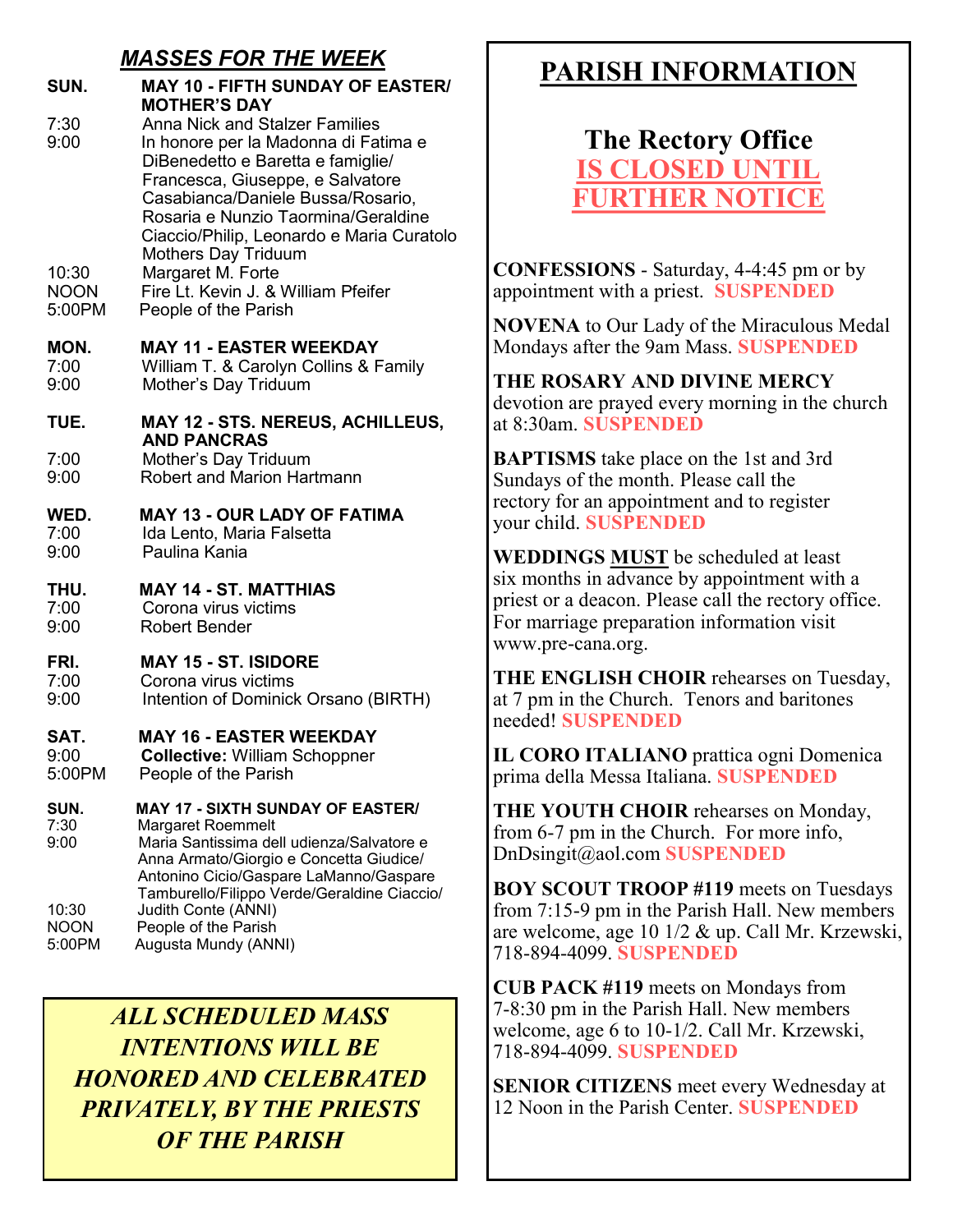# PLEASE PRAY FOR OUR SICK

Connie Faccibene, Linda Frazier, Cari Ann Falk-LoBello, Glen Falk, Ronald Frazier, Robert Sabini, Lee Falk, Scott White, McKinley Kelleher, Sean Harrison, Justin James Quirke, Elizabeth Ott, Mary Harrison, John Murphy, Anne McGinnis, Norma Voyer, Vicky Turato, Julio Pelaez, Maritza Gutierrez, Graciela Mora, Cindy Mulore, Salvatore Tuttolomondo, Gloria Mojica, Gloria Pemaj, Anne Gorian, Allen McConville, Joseph Simon, Jack Marchindiondo, The Scaturro Family, Louis Pitelli, Marion Caracciola, Giovanni Campo, Edward Stoltzenberg, Louis Pittelli, James Graff, Carol Arevalo, Immaculate Marge D'Elia, Jim O'Friscoll, Mary Rigovich, Matteo Sabini, Bob Biolsi, The Mojica Family, Msgr. Leonard Badia, Matthew Zender, Cathie Greulich, Joseph & Mary Augustine, Anthony Pittelli, Josephine Hartnett, Karen Schaefer, Jill Archbold, Fr. Paul Weirichs CP, Hannah Lehman, Daniel Wilson, John Austin Bryzgornia, Dave Kazmier, John Nogiewich, Tim Rooney, John Walter,

*The names will remain for 3 months, please call 718-326-1911 and ask for continued prayers.*

# **Prayer Requests**

**Pray for vocations to the Priesthood and Religious Life.** 

**Pray for first responders and medical personnel.**

**Please pray for our men and women from our Parish serving in the defense of our country: Lt. Col. Thomas Frohnhoefer Sgt. Robert A. Domenici** 



#### *WE RECALL OUR BELOVED DECEASED*

*Especially: John P. Curran, Rose Esposito, Michael Aptacy, Maria Martello, Anna Polenz, Maria Barruzzo, Anita Cacioppo, Assunta Guarnaccia,* 

*May they rest in Christ's Peace!*

# **MEMORIALS**

# *WINE & HOSTS THIS WEEK*

*are offered in memory of Lou Morello at the request of Linda Makowski.* 

# *ALTAR CANDLES THIS WEEK*

*are offered in memory of Anna Carosi.* 

# *TABERNACLE LAMP THIS WEEK*

*is lit in memory of Herta Kapp Caravello at the request of her parents.* 

### **TODAY'S READINGS**

 *Fifth Sunday of Easter* 

Acts 6:1-7 Ps 33:-1-2, 4-5, 18-19 1 Pt 2:4-9 Jn 14:1-12

# **READINGS FOR THE WEEK**

| Monday:    | Acts 14:5-18<br>Ps 115:1-4, 15-16<br>$Jn$ 14:21-26                       |
|------------|--------------------------------------------------------------------------|
| Tuesday:   | Acts 14:19-28<br>Ps 145:10-13ab, 21<br>$Jn$ 14:27-31a                    |
| Wednesday: | Acts $15:1-6$<br>Ps 122:1-4ab, 4cd-5<br>$Jn$ 15:1-8                      |
| Thursday:  | Acts 1:15-17, 20-26<br>$Ps$ 113:1-8<br>Jn 15:9-17                        |
| Friday:    | Acts 15:22-31<br>Ps 57:8-10, 12<br>$Jn$ 15:12-17                         |
| Saturday:  | Acts 16:1-10<br>Ps 100 1b-2, 3, 5<br>$Jn$ 15:18-21                       |
| Sunday:    | Acts 8:5-8, 14-17<br>Ps 66:1-7, 16, 20,<br>1 Pt 3:15-18<br>$Jn$ 14:15-21 |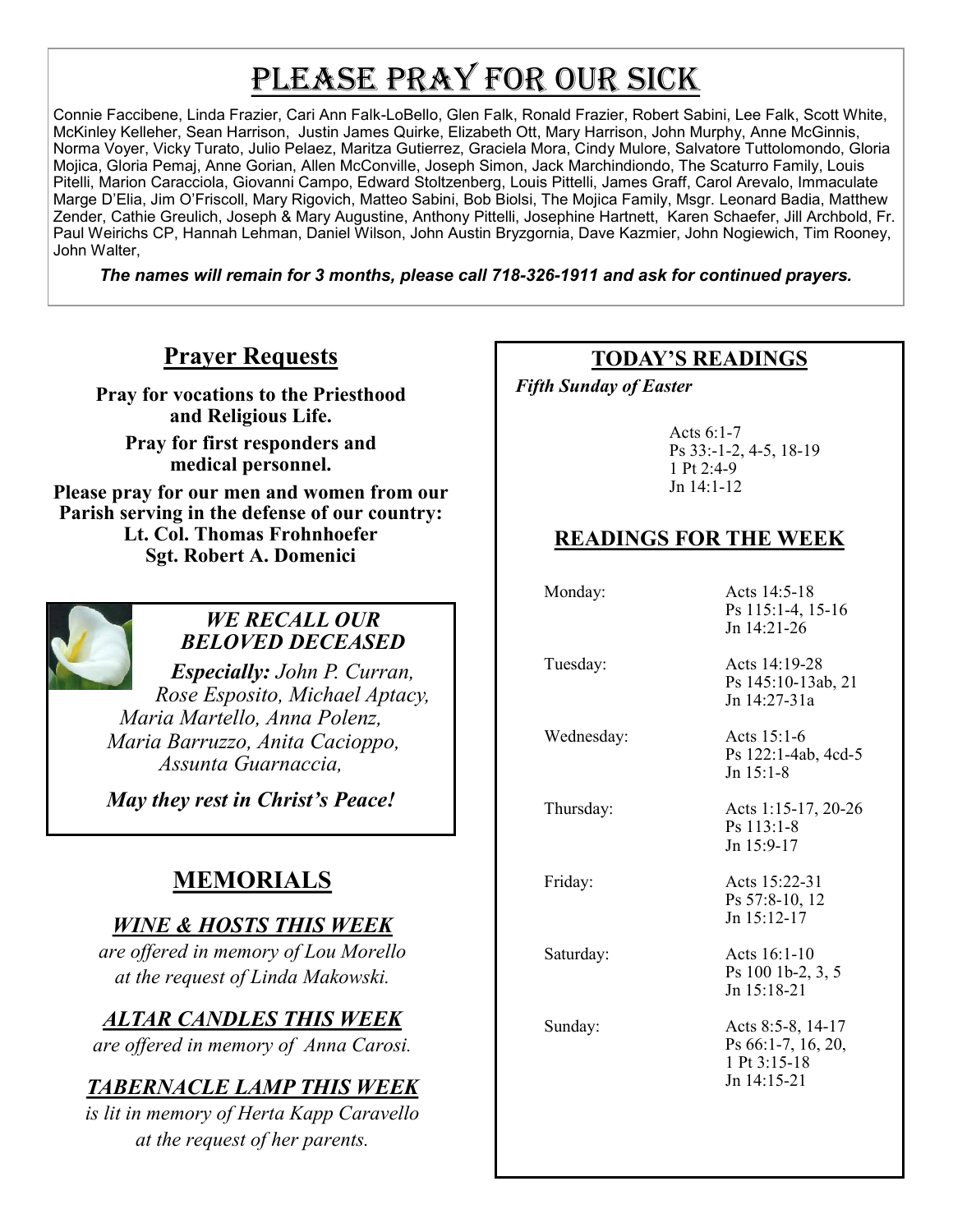#### *From the Pastor's Desk:*

## **~ Service to the Church ~**

 The Fifth Sunday of Easter finds the Lord about to take His leave. We also are introduced to some new Bible characters about whom we know very little except for St. Stephen, although St. Philip does get a second cameo appearance. Tradition holds that these are the first deacons of the Church at Jerusalem, chosen to answer the needs of ethnically Greek, non-Jewish Christians, who felt that they were being treated like second-class disciples. Initially, these seven men were charged with attending to the material needs of the community, freeing up the Apostles to concentrate on praying, preaching, baptizing, and celebrating the Eucharist.

When a man is ordained to the diaconate today, he receives "the title of service to the Church." Our deacons, whether transitional (i.e., on the way to ordination to the priesthood) or permanent, still serve the community's needs like visiting the homebound and bringing them Communion, or aiding the poor, but they also participate in assisting the priest in the celebration of Mass and, in their own right, sometimes administer Baptism and officiate at weddings.

 Whether ordained or not, every Christian is called to the service of the Church, to use whatever gifts and talents we have received for building up the Mystical Body of Christ, thereby aiding in the proclamation and promotion of the Gospel. That is as true today as it was from the start, twenty centuries ago. We are to work, as Jesus told His Apostles the night of the Last Supper: "whoever believes in Me will do the works that I do, and will do greater ones than these because I am going to the Father." True discipleship means that we all participate as best we can, depending on our station and the situations of our life. Faith in Christ requires action on our part. Complacency has no place here. Catholicism is not a spectator sport; it requires that we express our faith actively by the ways that we carry out Christ's commandments to lead lives of holiness and charity.

 Even under our current lockdown situation and "social distancing", we can serve Christ in serving one another: phoning the lonely and homebound, homeschooling our children in the Faith as well as in their academic subjects, caring for the sick and afraid, and praying for so many intentions, to name but a few ways.

We often draw inspiration to serve from the saints whom we admire and love. We can draw our inspiration from those whom we have known in our own lives, too, especially our mothers, who serve us with tender love. This Sunday is Mothers Day, a formal observance by which we show our love and gratitude for our mothers. We often demonstrate this by giving Mom a gift, or taking her out for dinner, or at least relieving her of the responsibility of cooking for one day out of the year. This year may be a bit strange for some, as many mothers and their children are cut off from being together by stay-in-place lockdowns. For others of us, the separation is even sharper, as the Lord, Who has gone to prepare a place for them and for us, has taken our mothers to Himself in the House of the Father.

 Whether our mother is alive or deceased, one thing that we always can and should do is to pray for them, that God may bless and strengthen the living and grant eternal peace to those who have died. When I was a child, this was done through "spiritual bouquets": so many holy Communions, Masses, Rosaries, and other prayers that we offered for them. It's still a good idea, and one in which we all can participate, whether young or old. Prayer, sacrifice, and acts of loving service never go out of style. One way or another, show your Mom that you love her. One way or another, show Christ that you love Him, too.

 Until we meet again, be assured of my prayers and those of the other priests of the Parish for you and yours. Be assured, too, of the assistance and protection of our Blessed Lord and the Virgin Mary, our Mother. Stay safe, and keep the Faith!

*~ Fr. Armato ~*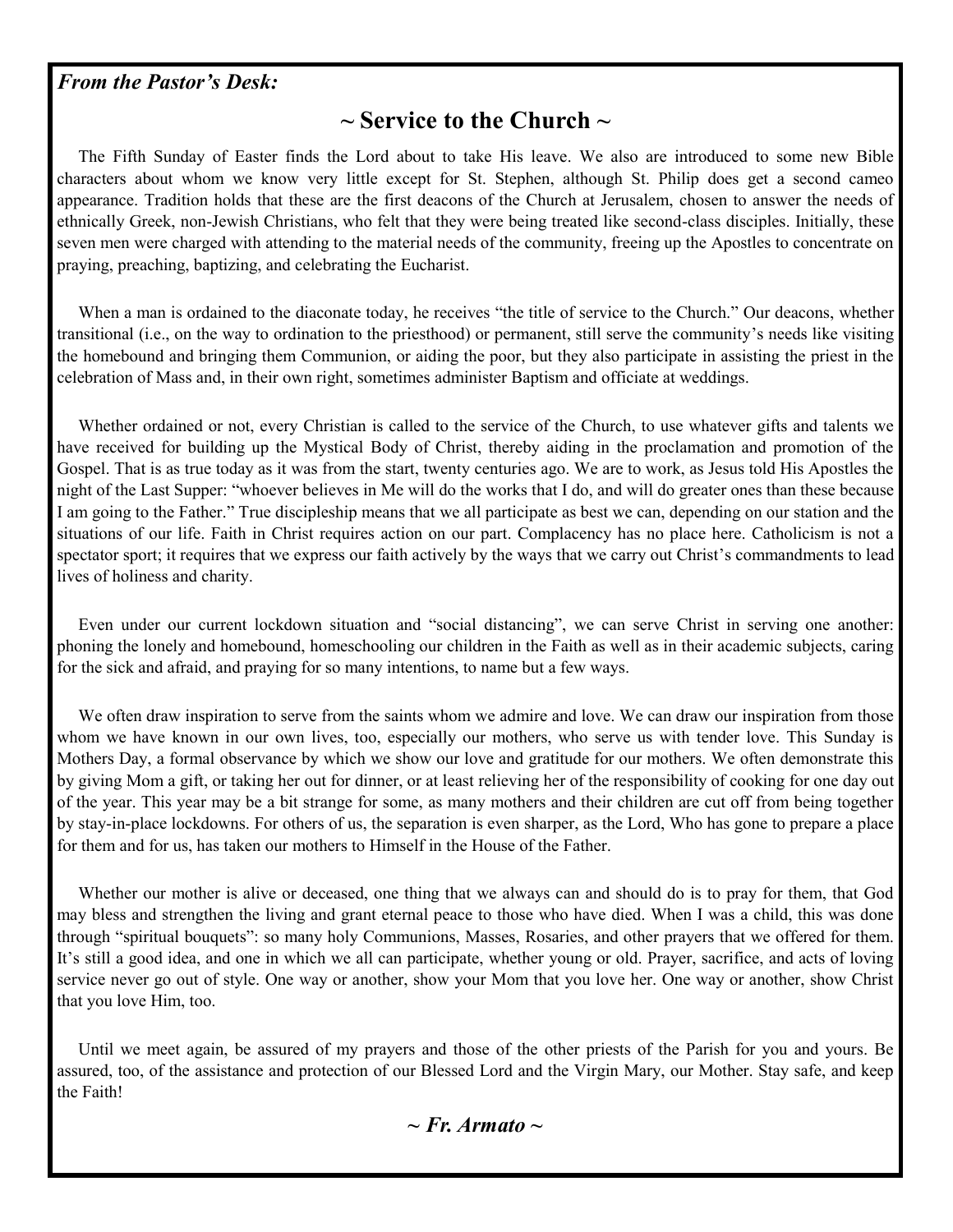#### **ANNUAL CATHOLIC APPEAL**

 The **2020** *Annual Catholic Appeal* campaign is underway. Our goal for this year has been set at \$80,015.

 With about 650 families registered in the Parish, it comes to an average donation of \$125 per family. Even in these difficult times, it's certainly not a burden if we ALL pitch in between now and Christmas. **So far, 85 families have pledged \$19,367 toward our goal.**

 Please think and pray about your response this year so that we may continue to serve the needs of our Parish and our Diocese.

# **160TH ANNIVERSARY**

 Our Parish will be 160 years old this month. The first Mass here was celebrated on May 20, 1860. The celebration of the anniversary Mass and dinnerdance have been postponed because of the lockdown.

 We will reschedule for sometime later this year. Meanwhile, think of what the Parish means to you. Drop us a note and let us know.

# **PARISH FINANCES**

 The needs of your family must take precedence during this difficult time. Still, your contributions to the Parish are what enable us to be here to provide the ministries that you require of the Church. The Parish cannot continue to exist without your help.

 **Please try to keep up with your contributions by dropping your envelopes in the rectory mail slot or through e-giving like** *Faith Direct.* Go to the icon on our website and follow the instructions to sign up; or you can go straight to the *Faith Direct*  **website** and enter our parish code **NY299.** You can change or drop out later on, as you wish.

As always, thanks for your generosity!

#### **Monthly Memorial Mass**

**HAS BEEN SUSPENDED UNTIL FURTHER NOTICE**

#### **St. Margaret Gift Shop**

**IS CLOSED UNTIL FURTHER NOTICE**

### **THE ST. VINCENT dePAUL FOOD PANTRY**

**IS CLOSED UNTIL FURTHER NOTICE**

#### **ST. MARGARET'S YONKERS EMPIRE CITY BUS TRIPS**

**HAVE BEEN POSTPONED UNTIL FURTHER NOTICE**

#### **BUILDING OUR DATA BASE**

We have names, street addresses, and phone numbers but very few email addresses on record. Help us to build up our database of email addresses so that we can communicate better, especially during this medical emergency. Just email us at:

#### **stmargaretmv@gmail.com**

 Include your first and last name and a brief note to let us know how you're doing. Share with us what you would like to see in the parish - whether spiritual, social, or otherwise - once we are able to gather together again.

# *PRAYER FOR HEALING*

*Lord, we ask You to lift up those who are facing illness today.*

*We ask You to bring Healing, Comfort and Peace to their body, mind and soul.*

*We ask You to calm their fears and let them feel the healing power of your love.*